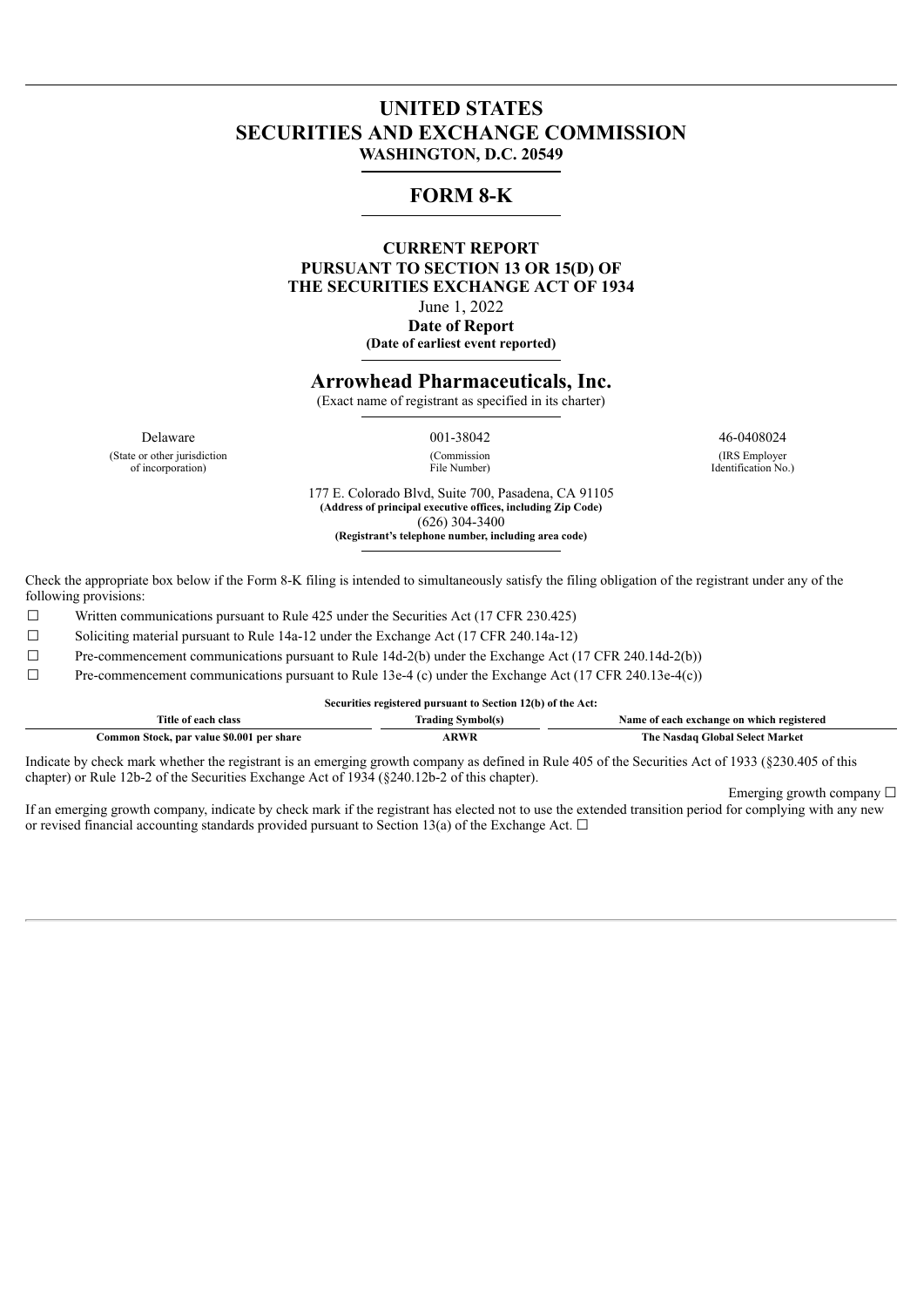#### Item 5.02 Departure of Directors or Certain Officers; Election of Directors; Appointment of Certain Officers; Compensatory Arrangements of **Certain Officers.**

At the Annual Meeting of Stockholders of Arrowhead Pharmaceuticals, Inc. (the "Company") held on March 17, 2022 (the "2022 Annual Meeting"), Michael S. Perry, D.V.M., Mauro Ferrari, Ph.D. and William Waddill (each, an "Affected Director", and together, the "Affected Directors") did not receive a majority of the votes cast on their respective re-election to the Company's Board of Directors (the "Board"). In accordance with the Company's Director Resignation Policy, each Affected Director offered to resign from the Board, and the Nominating Committee (the "Committee") considered each such Affected Director's offer of resignation and made a recommendation to the Board whether to accept or reject it. None of the Affected Directors participated in the proceedings of either the Committee or the Board with respect to any of the Affected Directors' offers of resignation.

The Committee determined that concerns about the Company's executive compensation programs were the primary apparent reasons for the Affected Directors' re-election voting outcomes. The Committee unanimously determined to recommend to the Board to reject the offer of resignation from each Affected Directors. In making its recommendation, the Committee considered (i) the apparent reasons why each Affected Director did not receive a majority of votes cast in favor of their election as director, (ii) the tenure and qualifications of each Affected Director, (iii) the past and expected future contributions to the Board of each Affected Director, (iv) the composition of the Board, including the mix of skills, attributes and diversity of experience and viewpoints provided to the Company and (v) available alternatives to satisfy the reasons why each Affected Director did not receive a majority of votes cast in favor of their election as director.

After the Committee's meeting, the Board considered and reviewed the Committee's recommendation. The Board considered the apparent circumstances relevant to the stockholder vote on each Affected Director's re-election and alternatives for responding to those apparent concerns. Following its discussion, the Board accepted the recommendation of the Committee and voted unanimously to reject each Affected Director's offer of resignation. The Affected Directors will continue their service on the Board until the Company's 2023 Annual Meeting of Stockholders or until their successor is elected and qualified.